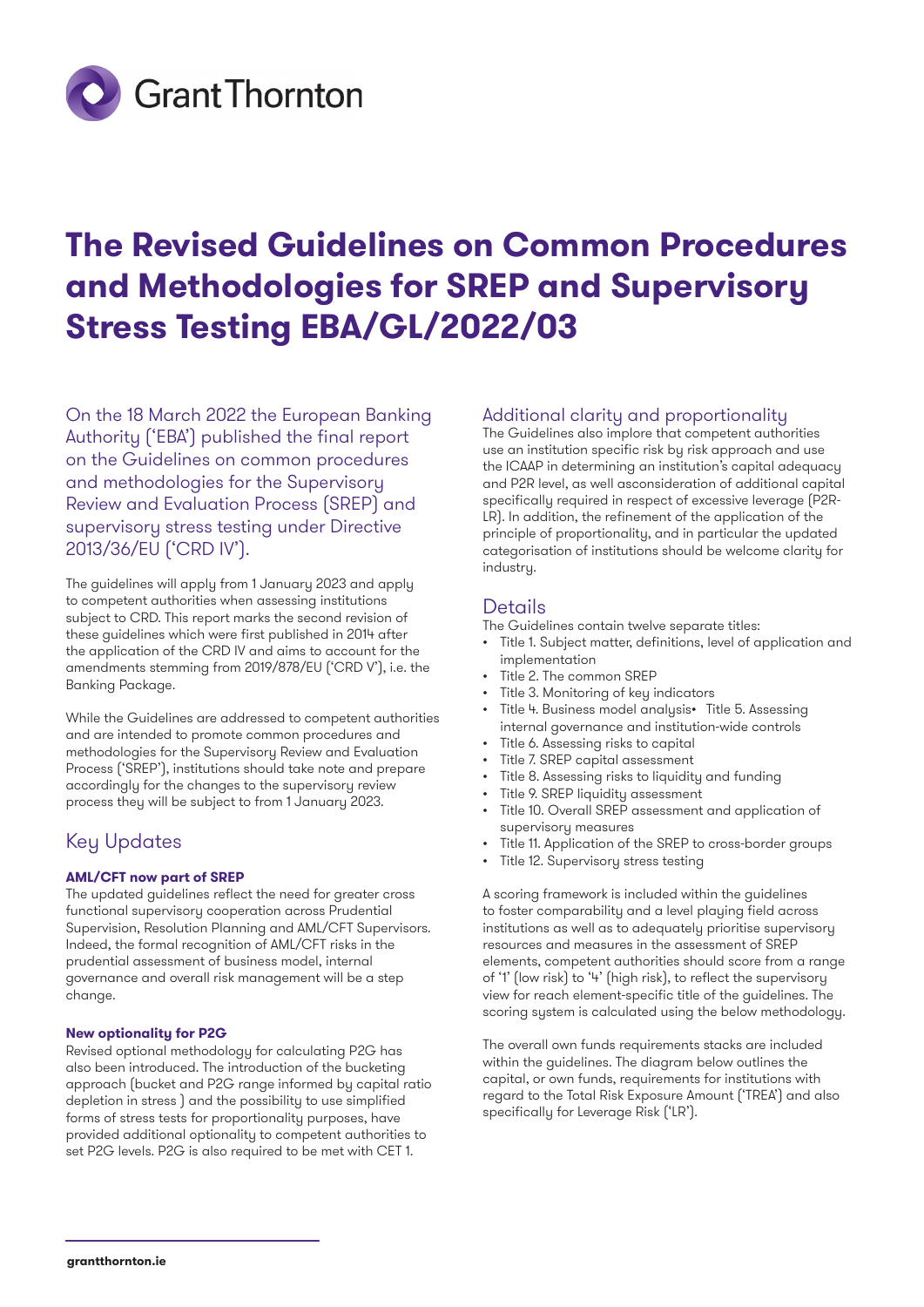

#### **TREA-based stack of our own funds requirements**



\*\* - overall capital requirement



\*\*\* - total SREP leverage ratio requirement \*\*\*\* - overall leverage ratio requirement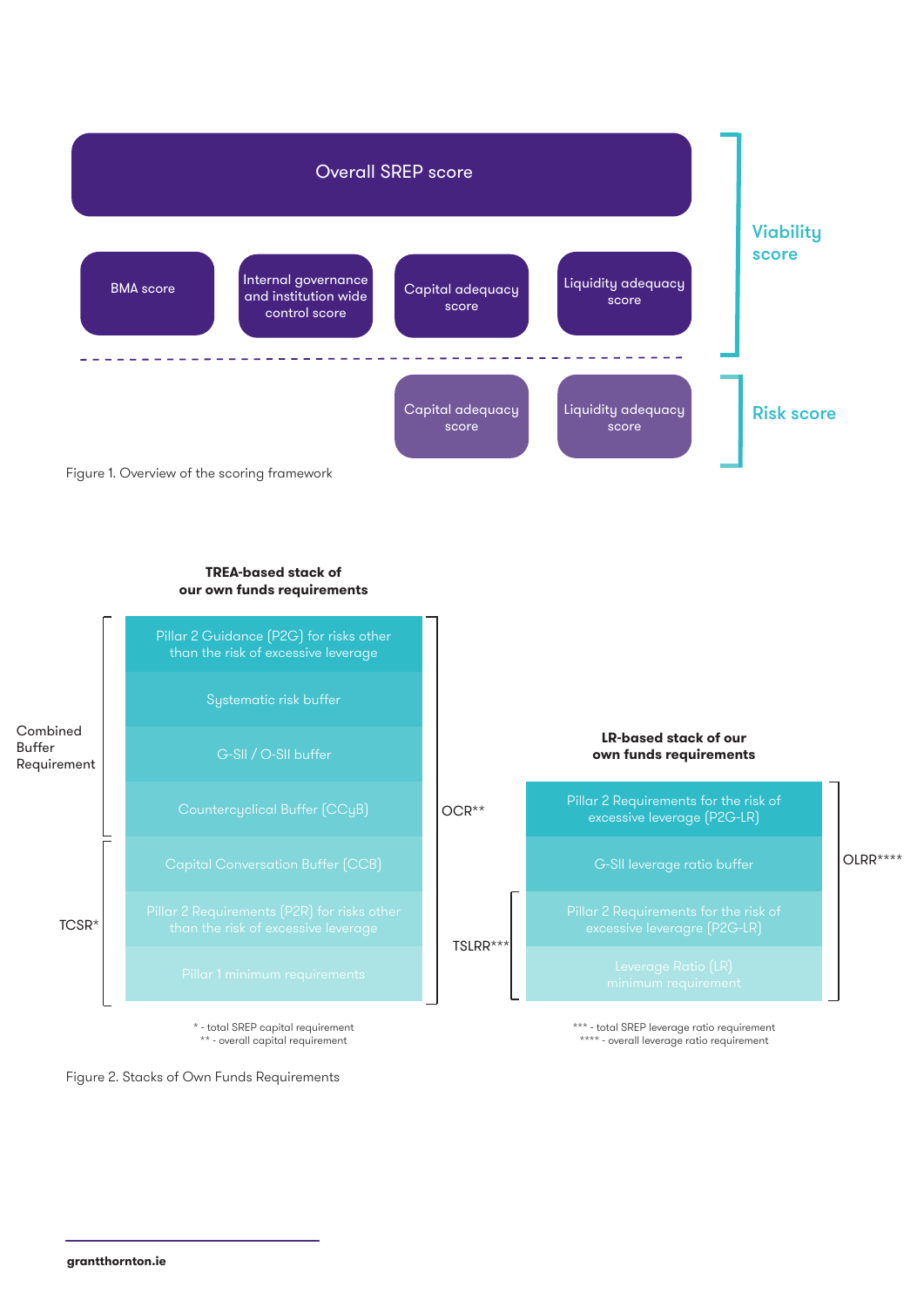## The guidelines also provide the framework for assessing liquidity and funding risk within an institution. The below diagram outlines the framework an assessment of liquidity and funding risk should follow.

The changes to these Guidelines do not alter the overall SREP framework but affect its main elements, including (i) business model analysis, (ii) assessment of internal governance and institution-wide control arrangements, (iii) assessment of risks to capital and adequacy of capital to cover these risks, and (iv) assessment of risks to liquidity and funding and adequacy of liquidity resources to cover these risks. A number of amendments were introduced throughout the document as outlined below.



Figure 3. Elements of the Assessment of Risks to Liquidity and Funding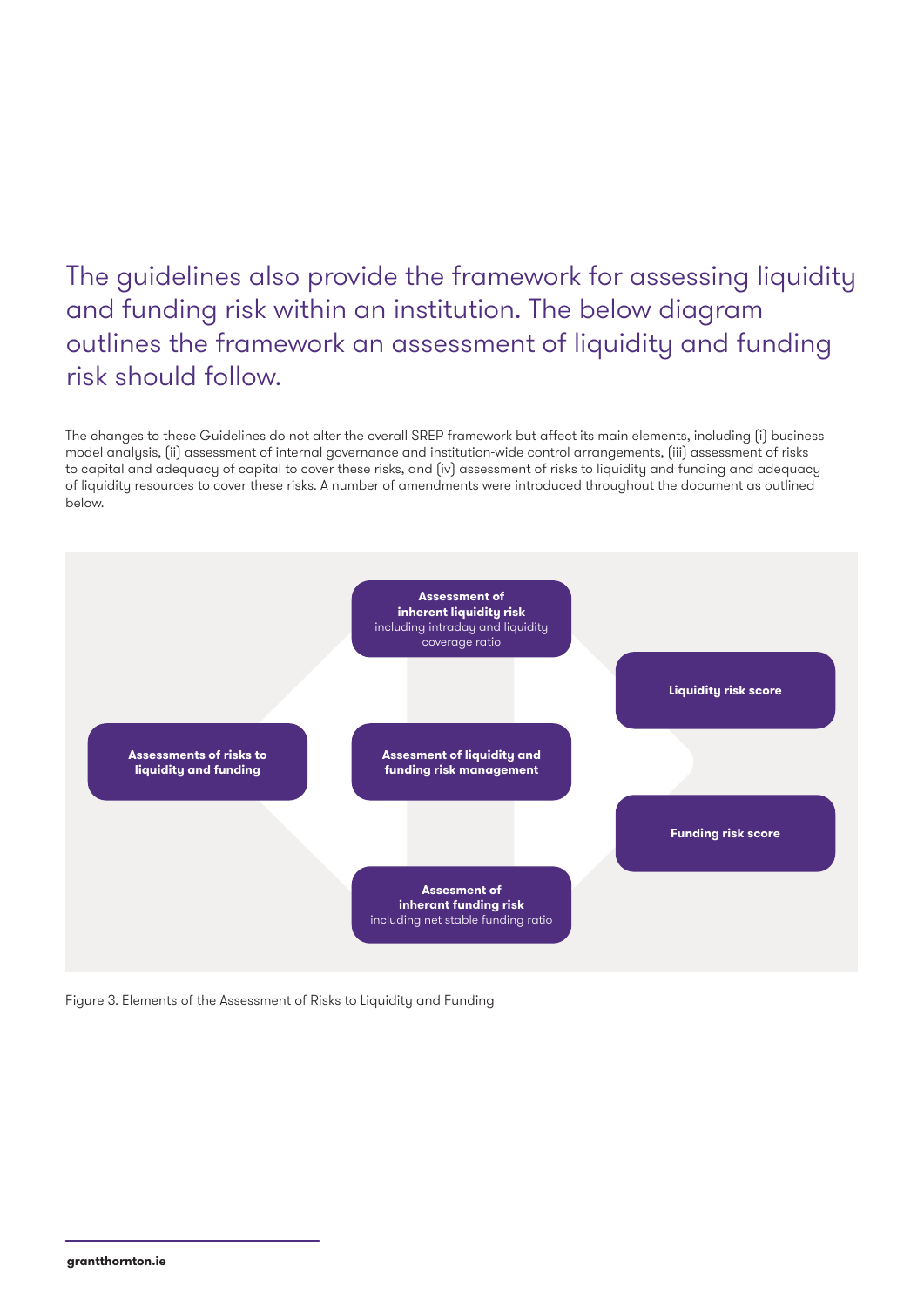### Money Laundering and Terrorist Financing (ML/TF) risks

Money Laundering and terrorist financing risks have been defined and included within the scope for institutions to monitor and analyse as part of their consideration of business model analysis, risk assessments and governance arrangements. This means AML/CFT risk assessment is now formally in scope for Prudential Supervision.

#### Principle of Proportionality

Definitions for categories of institutions have been aligned to reflect the Capital Requirement Regulation definitions. This amendment aims to better articulate the principle of proportionality, through the categorisation of institutions and the application of the minimum engagement model. The minimum engagement model outlines the minimum engagement levels expected between institutions and competent authorities per institution category. Institutions need to ensure they know which category they fall into and plan accordingly.

| <b>Category</b><br>(as defined in<br><b>CRD and EBA GLs)</b> | <b>Monitoring of</b><br>key indicators | <b>Assessment of all SREP</b><br>elements (at least)                                                                      | <b>Summary of the</b><br>overall SREP<br>assessment | Minimum level of engagement/<br>dialogue                                                                                                                           |
|--------------------------------------------------------------|----------------------------------------|---------------------------------------------------------------------------------------------------------------------------|-----------------------------------------------------|--------------------------------------------------------------------------------------------------------------------------------------------------------------------|
| 1 Large                                                      | Quarterly                              | Annual                                                                                                                    | Annual                                              | Ongoing engagement with institu-<br>tion's management body and senior<br>management; engagement with<br>institution for assessment of each<br>element              |
| 2 Medium to<br>Large                                         | Quarterly                              | Every 2 years                                                                                                             | Annual                                              | Ongoing engagement with insti-<br>tution's management body and<br>senior management; engagement<br>with institution for assessment of<br>each element.             |
| <b>3 Small to Medi-</b><br>um                                | Quarterly                              | Every 3 years                                                                                                             | Annual                                              | Risk-based engagement with<br>institution's management body and<br>senior management; engagement<br>with institution for assessment of<br>material risk element(s) |
| 4 Small and Non<br><b>Complex</b>                            | Quarterly                              | Every 3 years with the<br>scope and depth of the<br>review tailored to the<br>specific risk profile of the<br>institution | Annual                                              | Risk-based engagement with<br>institution's management body and<br>senior management; engagement<br>with institution for assessment of<br>material risk element(s) |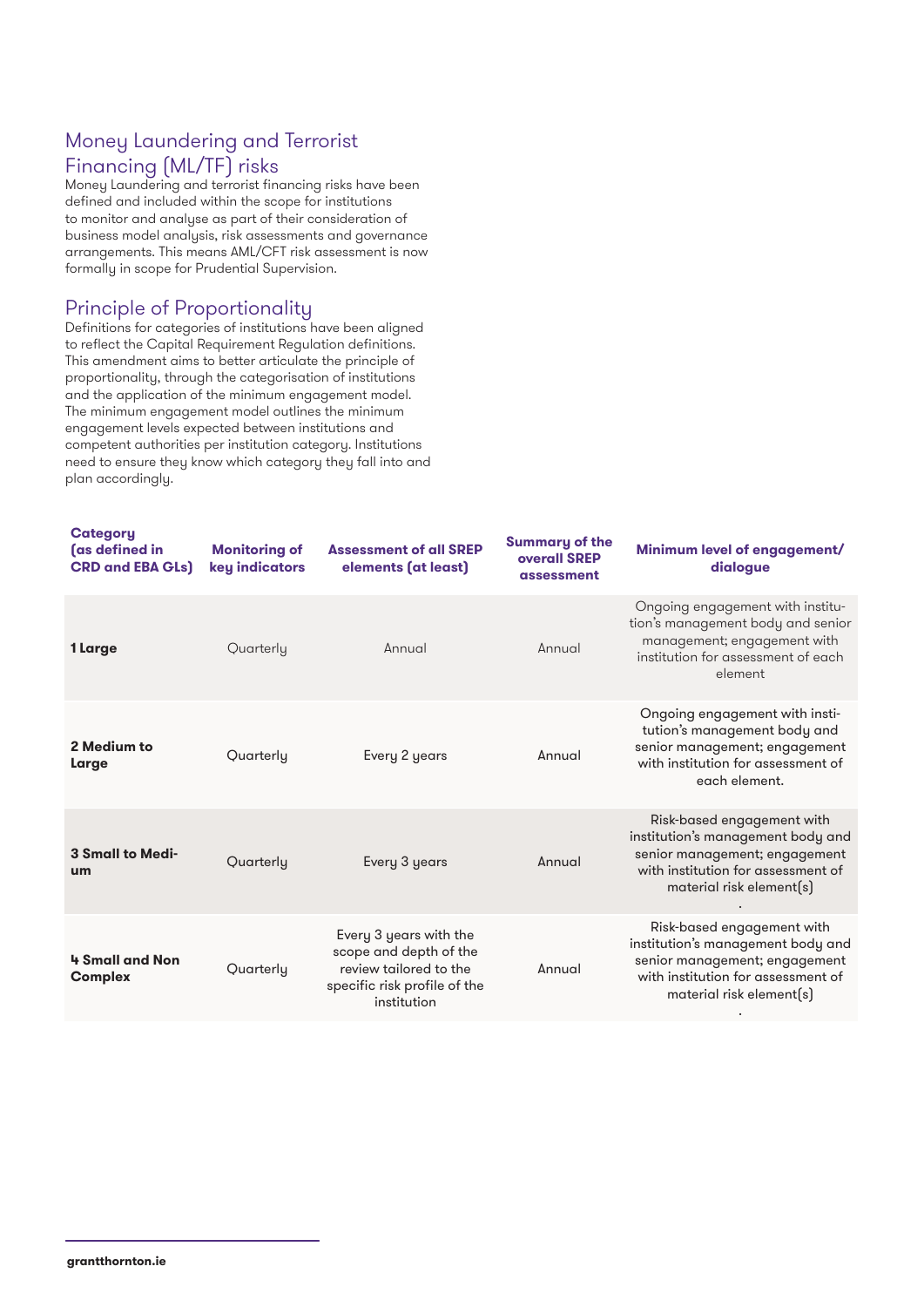### Alignment of Governance Obligations

Institutions assessments of governance obligations have been aligned to updated EBA Guidelines on internal governance, sound remuneration, fitness and probity, outsourcing arrangements and stress testing.

#### Pillar 2 Requirements

Updates have been introduced to the provisions on Pillar 2 capital add-ons ('P2R') and the Pillar 2 Guidance ('P2G'), to ensure they reflect a purely micro-prudential perspective and appropriately implement the separate stack of own funds requirements based on the leverage ratio.

The Guidelines outline Institution-specific characteristics of P2R and provide clarity on the risk-by-risk approach, the use of ICAAP for calculating P2R, setting P2R for deficiencies in internal governance, business model and internal models and information on the Minimum Capital composition.

With regard to Pillar 2 capital add-ons for excessive leverage (P2R-LR) the Guidelines outline that leverage should be assessed similarly as for other risks, including reference to the same sources of information and the use of ICAAP. Additionally, P2R-LR is to be covered by Tier 1 capital, with a possibility to require higher quality of capital if justified.

Revised optional methodology for calculating P2G has been introduced. The introduction of the bucketing approach and the possibility to use simplified forms of stress tests for proportionality purposes have provided additional optionality to competent authorities to appropriately set P2G levels. P2G is also required to be met with CET 1.

### Assessments of liquidity risk and Interest rate risk in the non-trading book

The assessment of liquidity and funding risks have been updated to include the Liquidity Coverage Ratio and Net Stable Funding Ratio. Further specification of indicators to be used to assess liquidity and funding risk have been outlined. Interest Rate Risk in the Banking Book ('IRRBB') / Credit Spread Risk in the Banking Book assessment have been updated to align with CRD requirements and references to future RTS and GL.

### Next Steps

Institutions should ensure they are fully prepared. Full incorporation of an assessment of money laundering and terrorist financing within risk management processes is required by January 2023. Institutions should ensure they understand and pre-empt the amendments to Pillar 2 capital add-ons and the Pillar 2 guidance and the capital quality required to meet these requirements. The updated guidelines on governance arrangements should be accounted for within an organisations governance framework. Depending on the size and scale of the institution (set by category per the Guidelines) the level of interactions institutions has with the regulator may change due to the implementation of the proportionality amendments and the minimum engagement model. Institutions should endeavour to understand the changes brought about by this amendment and ensure they have the appropriate resources to meet regulatory expectations.